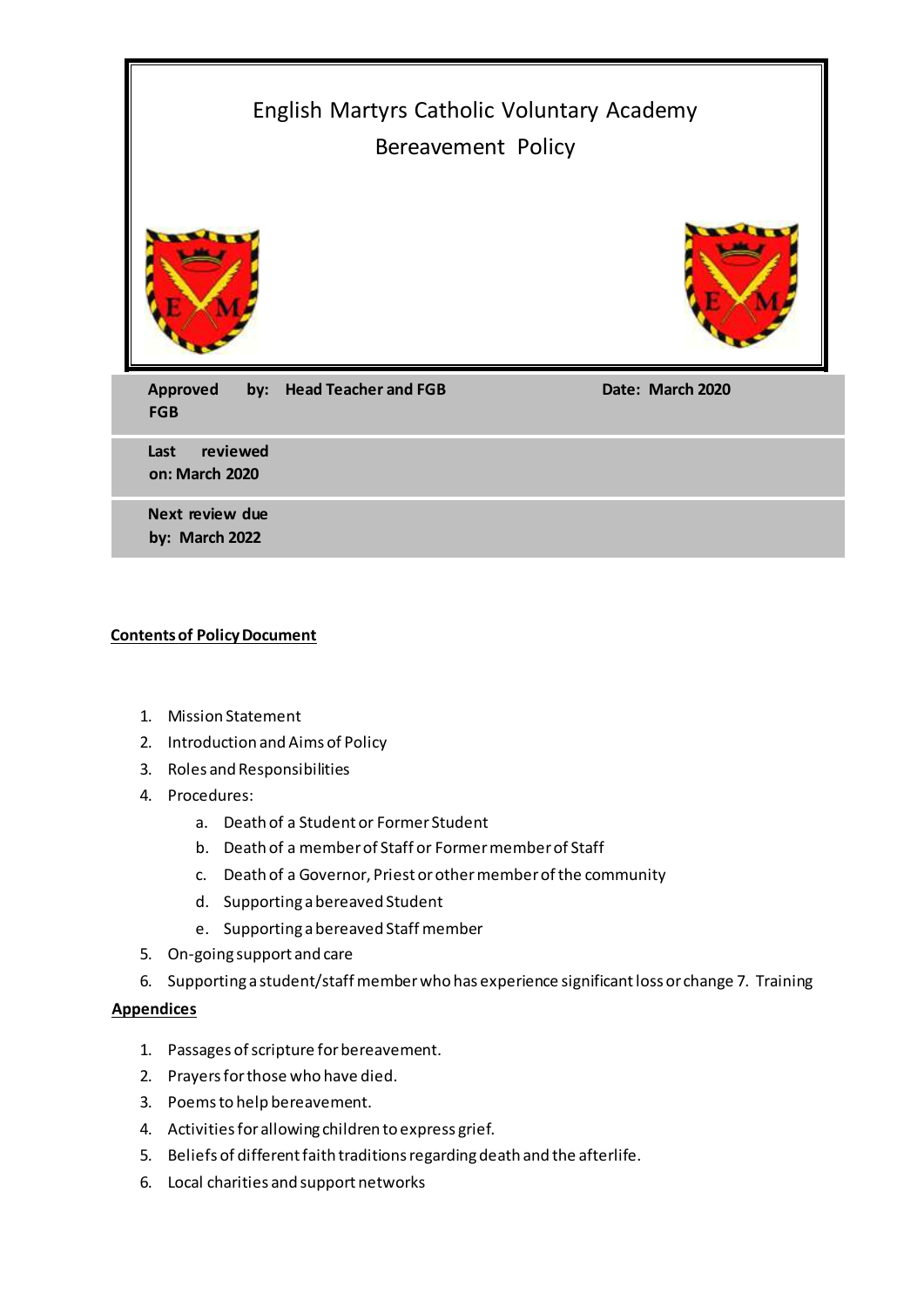#### **1. Mission Statements**

## **"We learn and grow as a family in the footsteps of Jesus. "**

#### **2. Introduction and Aims**

#### 2.1 Introduction

English Martyrs CVA are dedicated to the well-being and care of all members of our community. Sudden significant change, loss or death is a painful time for all involved, we hear at the death of his friend Lazarus Jesus wept greatly, as a Christian Community it is our duty to comfort and support one another during such times. Bereavement will affect each person in a different way and this policy does not attempt to provide the perfect approach for all those affected by death. What this policy presents are guidelines to ensure that all those who experience a bereavement are treated with respect, compassion and sensitivity. This policy is to ensure that all students, families and staff have the opportunity to express their grief, as well as receiving all their necessary support and information they may need.

Bereavement is a normal part of life and should be treated in this way; it is not an illness or an end that to be avoided. Therefore within the curriculum of Science, Religious Education (R.E.) and Personal, Social and Health Education (PSHE/STLB); the process of life cycles and the reality of death and loss should be approached and explored; though great sensitivity should be given to those who are recently bereaved in these lessons.

As a Catholic Primary Academy we firmly present the promise of eternal life, the Death and Resurrection of our Lord Jesus Christ destroyed the power of death. As prayed in the preface of the dead from the Roman Missal we believe that life is changed not ended; therefore we should aim to instil this assured hope when respond to bereavement with the life of our Academies.

Another resource that can aid those implementing this policy is Cruse Bereavement Care, please follow the link provided - https://www.cruse.org.uk/get-help/local-services/eastmidlands/

## 2.2 Aims

This policy is intended to put into practise the virtues and values of our school, that are expressed in our mission statements and can be seen in many other parts of the daily school life and ethos. Therefore the main aim of the policy is to provide all members of our communities who experience a bereavement with adequate and appropriate support. Such support should include:

- A. A safe environment for them to express their feelings and respond as they wish to their individual circumstances.
- B. Opportunities for the life of the deceased to be celebrated and remembered. Space and time for the person to come to terms with their loss
- D. Immediate and on-going pastoral support for the bereaved.
- E. Access to specialist advice and support.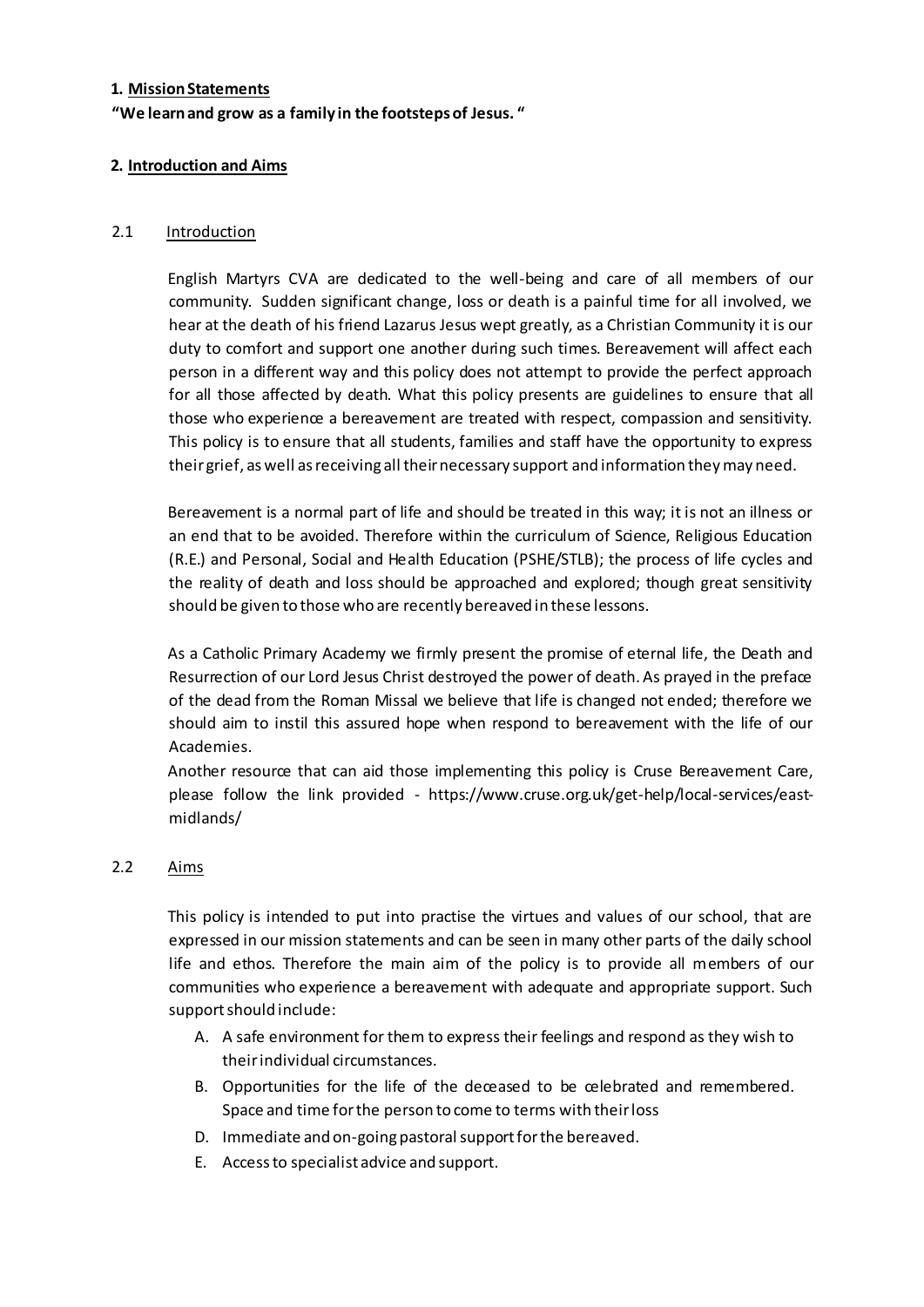The policy also includes procedures and practises that should be implemented for these aims to be carried out. Though this will be a painful and difficult time for all involved, it is hoped that this policy will encourage our communities to be safe and caring environments for all affected.

## 3. **Roles and Responsibilities**

- 3.1 The member of staff who will carry out the particular roles in managing the bereavement may vary between each academy due to differences in size, management or pastoral structures; however the management of a bereavement is a whole academy issue with each member playing their own part.
- 3.2 Governors are responsible for making sure this policy is implemented, reviewed and to support the Senior Management of the Academies where necessary.
- 3.3 The CEO of the Trust and the Head Teacher, in conjunction and with the support of the governing bodies, will have the overall responsibility for support and management in the event of a death or traumatic/significant loss. If they are not able to carry out this task another member of the Senior Leadership should.
- 3.4 The Head Teacher , or those appointed to manage the bereavement in place of the Head teacher , is responsible for ensuring the appropriate procedure (as detailed in 4. Procedures) are carried out correctly; particularly that:
	- A. There is a first point of contact for the individual and/or the family, preferably they will be this person.
	- B. The necessary levels of support are in place for the individual within the Academy.
	- C. There is a network of support for the wider Academy community.
	- D. Any external agencies and third parties involved are negotiated with.
	- E. All media enquiries are responded appropriately.
	- F. That the on-going progress of those effected is monitored.
- 3.5 Those nominated by the Head Teacher, or those fulfilling their responsibilities as stated in 3.3 and 3.4, to carry out the pastoral care of an individual affected should ensure that all necessary information is fed back to their line manager and the person responsible for managing the bereavement. It is important that all involved are kept informed of the care and support being given and any changes that is felt necessary to make.

## 4. **Procedures**

4.1 Below are the procedures that should be implemented for the management of bereavements that may have different impacts on the Academy community. As stated previously each death, loss or significant change is an individual tragedy, each person should be given the opportunity to grieve in what everyway feels natural to them, some may need help discovering this. The below procedures are designed to be guides to guarantee that each case is managed professionally. When these procedures refer to the Head Teacher it also refers to whoever is managing the bereavement in their place, if the Head Teacher is unavailable see 3.3 of this policy.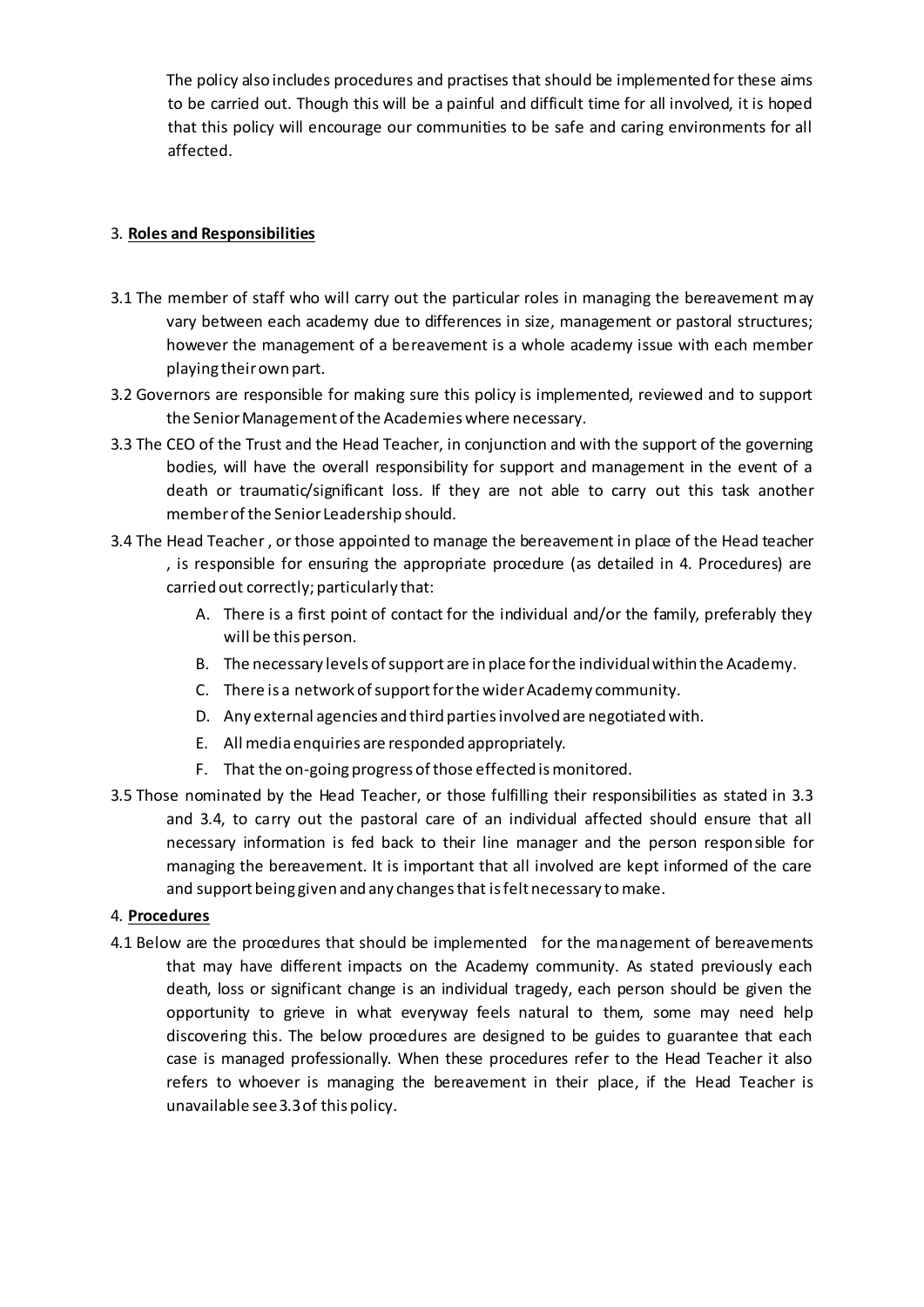## A. The Death of a Student or Former Student

- a. The Head teacher should be informed immediately by the person who has received the information and who the source of the information was.
- b. Upon receiving this information the Principal should verify the information is correct and accurate before taking any further action. This may include contacting the source of the information, members of the Academy who may be have more information or any appropriate third party/external agency.
- c. When the information has been deemed accurate the Head teacher should contact the family to offer the Academy's condolences and offer support, particularly for any siblings in the Academy.
- d. The Head teacher should then inform members of staff who were pastorally responsible for the student. In the case of Primary Academies the Class Teacher, and any pastoral workers, The Lay Chaplain or Parish Priest should also be informed so they can be ready to support staff and students of the Academy.
- e. The Head teacher will then arrange for all other staff to be notified as appropriate, this can take the form of verbal communication through staff briefing or phone call or in written communication.
- f. If the pupil is still on roll all other pupils, whom appropriate, will be notified (when considered appropriate to do so). For the pupils who are in the same dass of the deceased the teacher should be accompanied by the Parish Priest or a member of the senior management of the school.
- g. Parents and carers of informed children will receive notification of the event via phone, parent mail or written communication – the form of communication will depend of the circumstances of the case.
- h. If the pupil is not on roll but had left the Academy quite recently it may be appropriate to follow the procedure given above in paragraph 4.A.fg.
- i. If the circumstances of the pupil or former pupil's death will draw the attention of local or national media, the head teacher should arrange for a brief statement to be written outlining the Academy's response to the death and some details of their time at the Academy. Details may be taken from the pupil's record as well as statements from members of staff. If individual staff or governors are contacted by members of

the media they should refer them to the published contact details of the Academy as well as echoing the Academy's official statement.

- j. If appropriate the Parish Priest should contact the family which could include personally visiting the family with the Principal to offer support. The Head teacher should offer the family the opportunity of a memorial in the Academy and coordinate the Academy's involvement, if welcomed, in the funeral including representation. The official memorial offered should firstly be a Mass due the great graces received by the bereaved and the deceased through the sacrifice of the Mass; however if for reasons this will be inappropriate a Liturgy will be planned and the family invited. A Mass for the repose of the soul of the deceased may be celebrated in private.
- k. If the family request the Academy's support this will be communicated with the Priest celebrating the funeral how this should be done. If the funeral is not a Catholic funeral the Head teacher should communicate with the Minister, Religious Leader or the funeral directors planning the ceremony.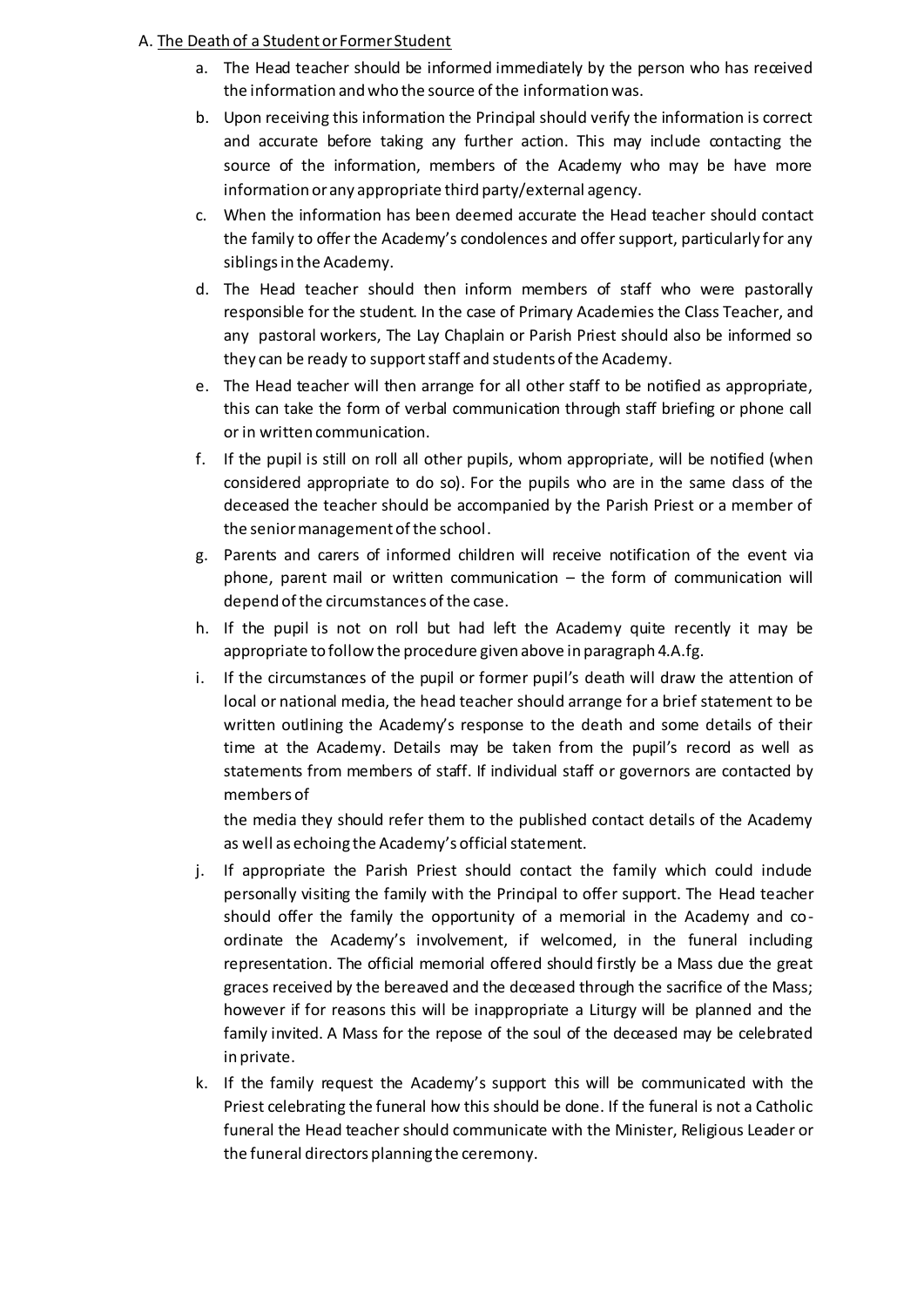- l. If welcomed by the family the Head Teacher should arrange for a form of memorial eg a tree to be planted within the school grounds.
- m.

## B. The Death of a member of Staff or former member of Staff

- a. The Head Teacher should be informed immediately by the person who has received the information and who the source of the information is
- b. Upon receiving this information the Head teacher should verify the information is correct and accurate before taking any further action. This may include contacting the source of the information, members of the Academy who may be have more information or any appropriate third party/external agency.
- c. When the information has been deemed accurate the Head teacher should contact the family to offer the Academy's condolences and offer support; particular for any children of the deceased within the Academy.
- d. The Head teacher should then inform all members of staff the Parish Priest should also be informed at this stage, so they can be ready to support staff and pupils of the Academy.
- e. The Head teacher will then arrange for all other staff to be notified as appropriate, this can take the form of verbal communication through staff briefing or phone call or in written communication.
- f. If the deceased was still employed by the Academy pupils will be notified (when considered appropriate to do so).
- g. Parents and carers of informed children will receive notification of the event via phone, parent mail or written communication – the form of communication will depend of the circumstances of the case.
- h. If the deceased was not employed by the Academy but had left quite recently it may be appropriate to follow the procedure given above in paragraph 4.B.f g
- i. If the circumstances of the member of staff or former member of staff's death will draw the attention of local or national media, the Head teachershould arrange for a brief statement to be written outlining the Academy's response to the death and some details of their time at the Academy. If individual staff or governors are contacted by members of the media they should refer them to the published contact details of the Academy as well as echoing the Academy's official statement.
- j. If appropriate the Parish Priest should contact the family which could include personally visiting the family with the Head teacher to offer support. The Head teacher should offer the family the opportunity of a memorial in the Academy and co-ordinate the Academy's involvement, if welcomed, in the funeral including representation. The official memorial offered should firstly be a Mass due the great graces received by the bereaved and the deceased through the sacrifice of the Mass. However if for reasons this will be inappropriate a Liturgy will be planned and the family invited. A Mass for the repose of the soul of the deceased may be celebrated in private.
- k. If the family request the Academy's support this should be co-ordinated with the Priest celebrating the funeral how this should be done. If the funeral is not a Catholic funeral the Head Teacher should co-ordinate with the Minister, Religious Leader or the funeral directors planning the ceremony.
- l. The Head teacher may deem it necessary to dose the Academy so that members of staff to attend the funeral. However if the member of the staff had left the Academy quite a long time ago it may not be deemed necessary. Current staff wanting to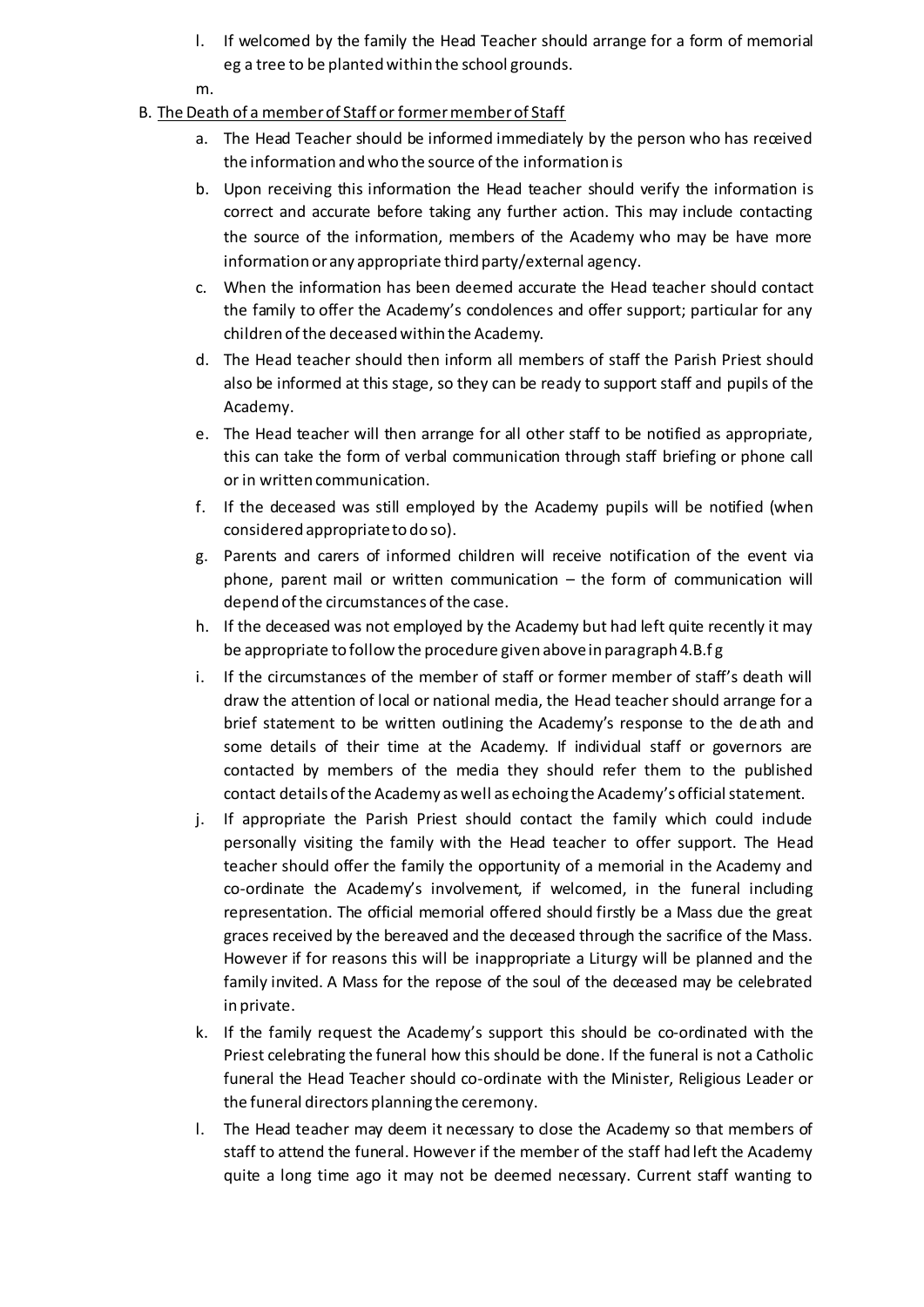attend the funeral should be given the opportunity to do so and the necessary procedures for staff absence followed.

- m. If welcomed by the family the Head Teacher should arrange for a memorial tree to be planted within the Academy grounds. Or any other form of memorial- a bench, plaque etc.
- C. The Death of a Governor, former Governor, Priest, or other member of the Academy
	- a. The Principal should be informed immediately by the person who has received the information and who the source of the information is.
	- b. Upon receiving this information the Head teacher should verify the information is correct and accurate before taking any further action. This may include contacting the source of the information, members of the Academy who may be have more information or any appropriate third party/external agency.
	- c. When the information has been deemed accurate the Head teacher should contact the family to offer the Academy's condolences and offer support; particular for any children of the deceased within the Academy.
	- d. The Principal should then inform other Governors and members of staff who worked closely with the deceased. The Lay Chaplain or Parish Priest (unless of course it is the Parish Priest who has died) should also be informed so they can be ready to support staff and students of the Academy.
	- e. The Head teacher will then arrange for all other staff to be notified as appropriate, this can take the form of verbal communication through staff briefing or phone call or in written communication.
	- f. If the Head teacher deems it necessary the pupils should be informed.
	- g. Parents and carers of informed children will receive notification the event via phone, text or written communication – the form of communication will depend of the circumstances of the case.
	- h. If the circumstances of the deceased's death will draw the attention of local or national media, the Head teacher should arrange for a brief statement to be written outlining the Academy's response to the death and some details of their involvement with the Academy. If individual staff or governors are contact by members of the media they should refer them to the published contact details of the Academy as well as echoing the Academy's official statement.
	- i. If deemed appropriate the Parish Priest should contact the family which could include personally visiting the family with the Head teacher to offer support. The Head Teacher should offer the family the opportunity of a memorial in the Academy and co-ordinate the Academy's involvement, if welcomed, in the funeral including representation. The official memorial offered should firstly be a Mass due the great graces received by the bereaved and the deceased through the sacrifice of the Mass. However if for reasons this will be inappropriate a Liturgy will be planned and the family invited. A Mass for the repose of the soul of the deceased may be celebrated in private.
	- j. If the family, or in the event of the death of a Priest the Diocese or Parish, request the Academy's support the Head teacher should co-ordinate with the Priest celebrating the funeral how this should be done. If the funeral is not a Catholic funeral the Lay Chaplain should co-ordinate with the Minister, Religious Leader or the funeral directors planning the ceremony.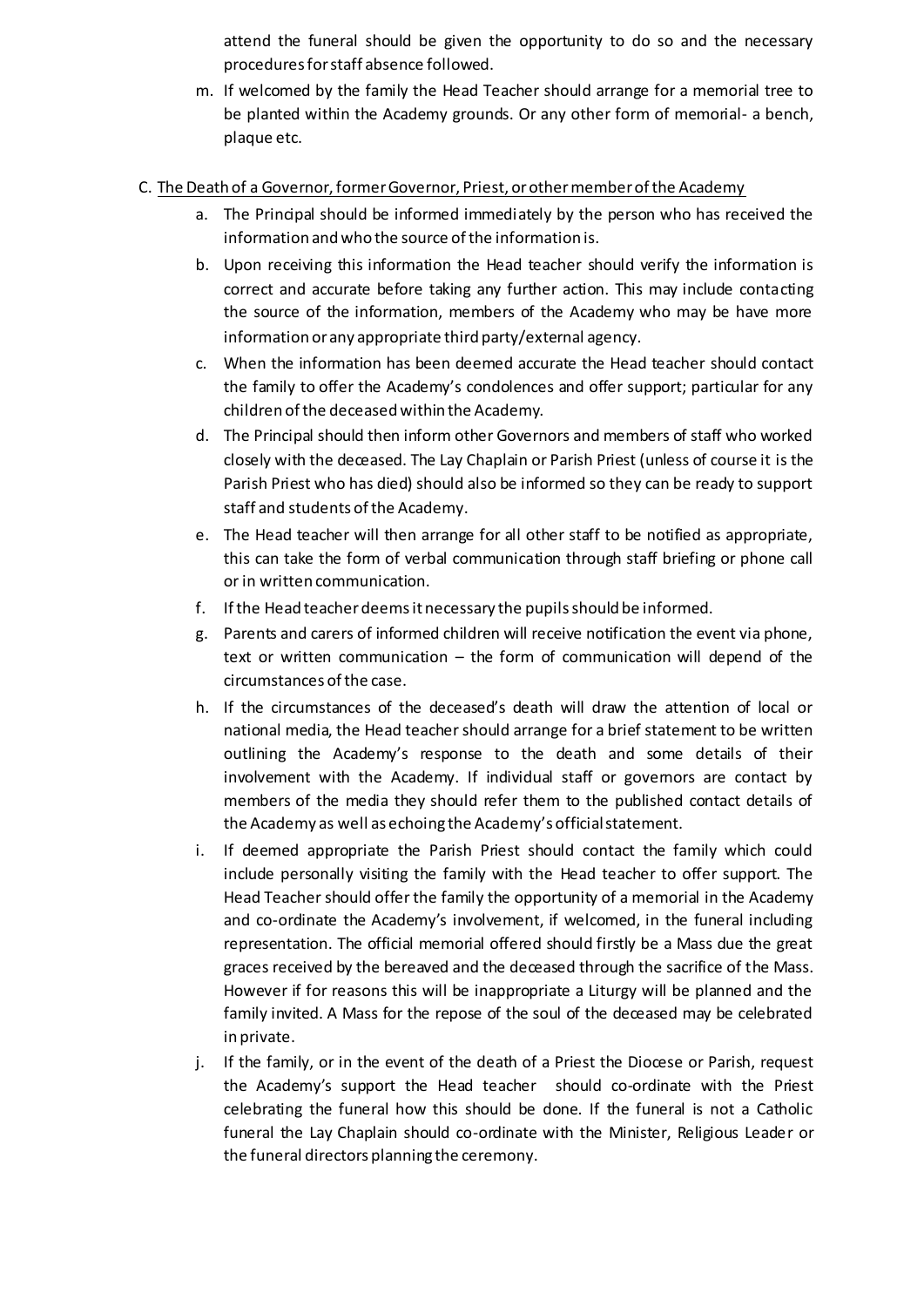- k. The Head teacher may deem it necessary to dose the Academy so that members of staff to attend the funeral. However if the deceased was no longer an active member of the Academy community it may not be deemed necessary. However staff wanting to attend the funeral should be given the opportunity and the necessary procedures for staff absence followed.
- l. If welcomed by the family the Head teacher should arrange for a form of memorial eg a tree to be planted within the Academy grounds.
- m. If the deceased is a wider member of the Academy Community, such as a student or teacher in another local school or academy, the Academy's MP, local clergy etc. The Head Teacher should arrange for a letter of condolence to be written and sent to the relevant institution on behalf of the Academy. The Academy should also pay for a Mass to be said and a Mass card sent with the letter.

## D. Supporting a Bereaved Pupil (Death)

- a. The member of staff receiving the information of a pupil losing a loved one should pass the information to those who have pastoral responsibility for the pupil this will be the Head teacher and the Class Teacher. All staff will be informed and asked to be extra supportive and considerate to the pupil during this time.
- b. The Head Teacher should contact the family and pass on the Academy's condolences. They should all inform the family of what support is available, particularly access to the Chapel or a quiet space for reflection.
- c. When the pupil returns to school, particularly if they are returning very soon after the death, they should be met by a named member of staff known to the pupil. They will then offer the pupil the various support structures with in the Academy.
- d. The progress of the pupils should be monitored over the coming months, this will include academic, social and general attitude. A bereavement will effect children in different ways, some will be able to work through at first but then be hit by the reality of the loss later on; others may have a sudden yet short traumatic response, while with others this could be sustained. When supporting a number of pupils it might be an idea to create a group that can meet regularly to discuss their feelings and develop strategies to express grief while carrying on with life. If any member of staff has a concern for a pupil's mental or physical well-being they must contact the pupil's class teacher who should in turn inform speak to the Head teacher and the child's family.

#### E. Supporting a Bereaved Staff Member (death)

- a. The person receiving the information of a member of staff losing a loved one should pass the information to Head teacher.
- b. The Head teacher should contact the member of staff to pass on the Academy's condolences. They should all inform them of what support is available.
- c. Requests for compassionate leave of absence, including requests to a funeral, should be made on the completion of a leave of absence form where it is practical/possible to do so.
- d. The Academy, if welcomed by the individual, will send representatives to the funeral. Staff who wish to attend should complete a leave of absence form following the usual procedure.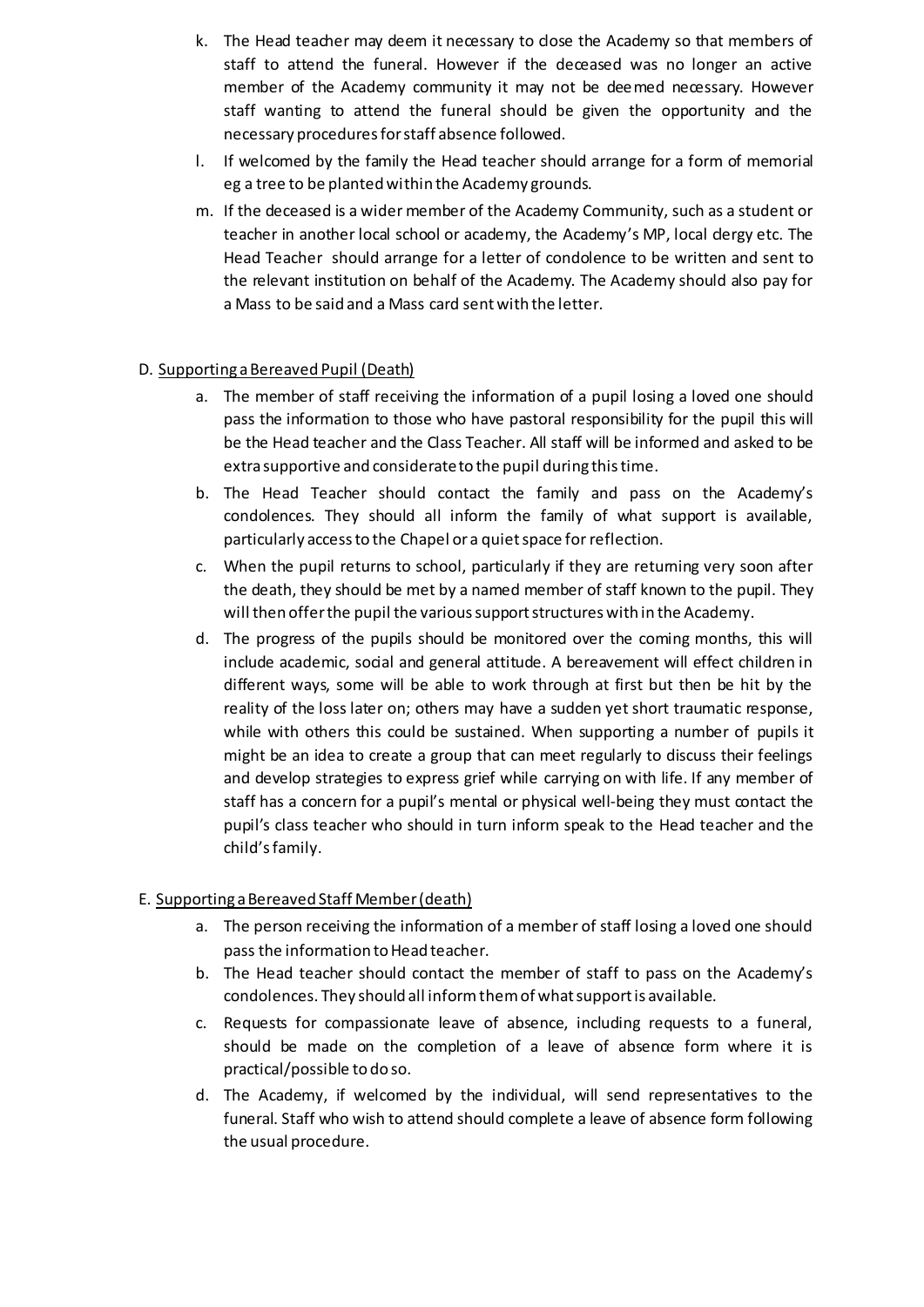## 5. **On-going Care and Support (death)**

- 5.1 Paragraph 5.2 & 5.3 are in regards to pupils who have suffered a bereavement; 5.4 is in regard to members of staff and 5.5 to both.
- 5.2 The Class Teacher will have daily contact with the pupil and should act as the primary source of support and link to the pupil's family. They should keep the family informed of how the pupil is coping with the loss in school and can be informed by the family of the pupils home life as well. Any concerns of continuous problems and need for further support should be raised to the Head teacher and CAMHS may also be involved.
- 5.3 The Parish Priest or R.E. Leader as well of offering pastoral support such as a listening ear, can offer spiritual support too. This can involve offering a quiet place for prayer and reflection, praying with the student, answering questions on the Catholic understanding of death and the afterlife. As well as directing the pupil through activities that can be found in Appendix 4 of this policy.
- 5.4 The Head Teacher of a bereaved staff member should be the first point of contact for them and ensure that appropriate support structures are in place for allowing the member of staff to take a break from, return to or carrying on with their work within the Academy. They should closely monitor how the bereaved person is adapting to this loss and raise any concerns they have if they believe the individual is not coping well.
- 5.5 Bereavement Counselling may be offered initially or if deemed necessary over a sustained basis. The right path of counselling for the bereaved must be sort after, this may be within the Academy, it may involve outside
- 5.6 This support can be revisited as the bereaved matures and is able to understand a greater deal about the event.
- 6 Significant change or loss

Academies need to be aware that a significant change in a person's life such as divorce, separation or movement, evoke a form of bereavement in a child or adult and must be handled with as so. The affected person can demonstrate all of the distressing signs of bereavement. Paragraphs D and E's procedures may become applicable and the relative support must be offered.

# **7 Training**

- 7.1 It is important that all involved with the implementation of this policy feel comfortable and able to do so, therefore there should be adequate training provided for those who wish to access it.
- 7.2 For most staff this training will take the form of general awareness raising, ensuring members of staff know their responsibilities and who they should contact in given situations.
- 7.3 For staff particularly concerned with the management of a bereavement, they should be given the opportunity to undertake relevant training.

# **8 Monitoring and Evaluating the Policy**

- 8.1 The Governors are responsible for monitoring the implementation of this policy.
- 8.2 One year after the Policy's approval it should be reviewed and assessed with any amendments made. After this initial year it should be reviewed and renewed every three years; unless serious circumstances dictate an immediate review.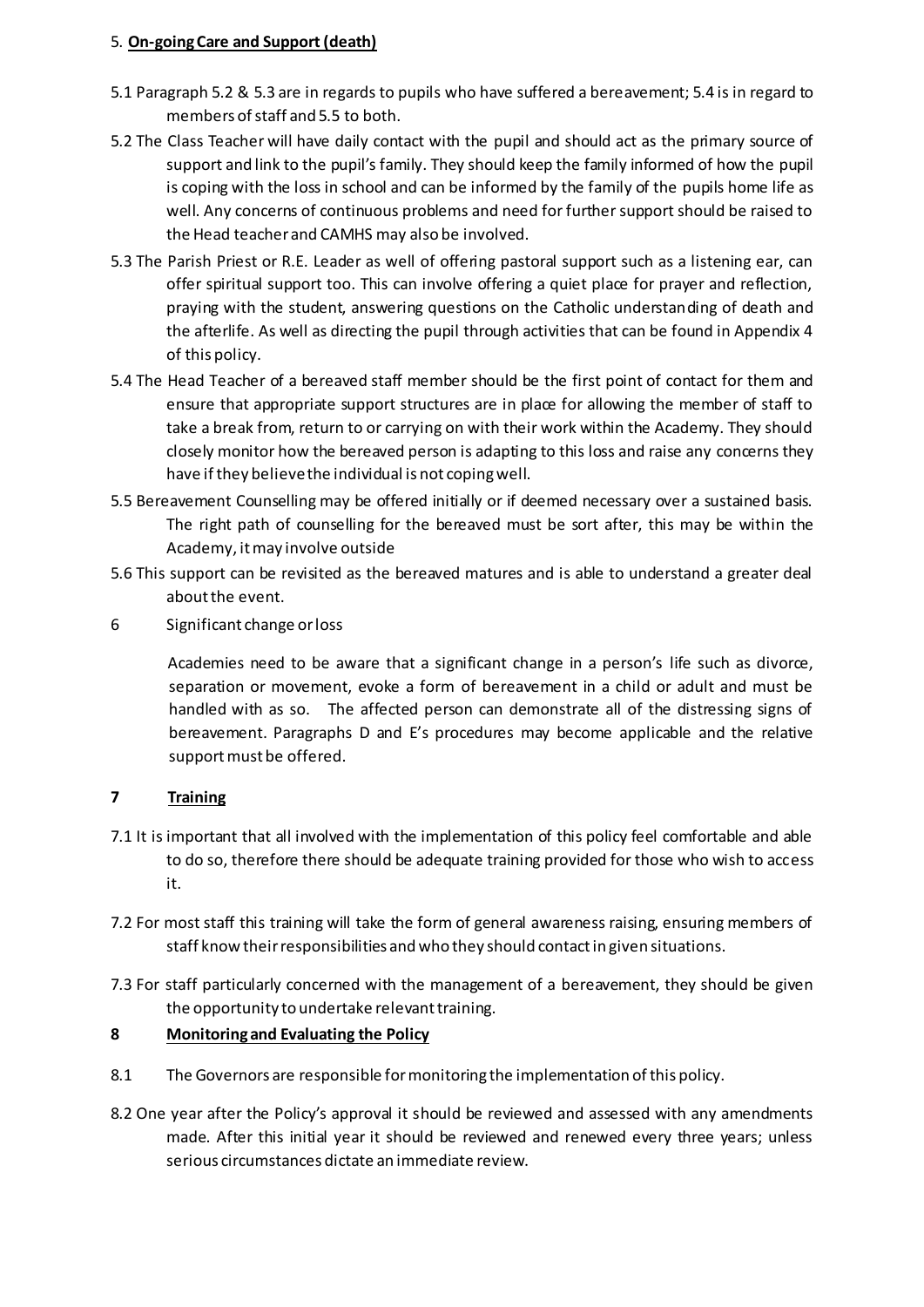#### **Appendices**

#### Appendix 1: Passages of Scripture for Bereavement

"Let not your hearts be troubled. Believe in God; believe also in me. In my Father's house are many rooms. If it were not so, would I have told you that I go to prepare a place for you? And if I go and prepare a place for you, I will come again and will take you to myself, that where I am you may be also. And you know the way to where I am going." John 14:1-4

The Spirit himself bears witness with our spirit that we are children of God, and if children, then heirs— heirs of God and fellow heirs with Christ, provided we suffer with him in order that we may also be glorified with him. Romans 8:16-17

So we are always of good courage. We know that while we are at home in the body we are away from the Lord, for we walk by faith, not by sight. Yes, we are of good courage, and we would rather be away from the body and at home with the Lord. 2 Corinthians 5:6-8

For the Lord himself will descend from heaven with a cry of command, with the voice of an archangel, and with the sound of the trumpet of God. And the dead in Christ will rise first. Then we who are alive, who are left, will be caught up together with them in the clouds to meet the Lord in the air, and so we will always be with the Lord. Therefore encourage one another with these words. 1 Thessalonians 4:16-18

For God has not destined us for wrath, but to obtain salvation through our Lord Jesus Christ, who died for us so that whether we are awake or asleep we might live with him. Therefore encourage one another and build one another up, just as you are doing. 1 Thessalonians 5:9-11

Jesus said to her, "Your brother will rise again." Martha said to him, "I know that he will rise again in the resurrection on the last day." Jesus said to her, "I am the resurrection and the life. Whoever believes in me, though he dies, yet shall he live, and everyone who lives and believes in me shall never die. Do you believe this?" John 11:23-26

"Death is swallowed up in victory." "O death, where is your victory? O death, where is your sting?" The sting of death is sin, and the power of sin is the law. But thanks be to God, who gives us the victory through our Lord Jesus Christ. 1 Corinthians 15:54-57

Then I saw a new heaven and a new earth, for the first heaven and the first earth had passed away, and the sea was no more. And I saw the holy city, new Jerusalem, coming down out of heaven from God, prepared as a bride adorned for her husband. And I heard a loud voice from the throne saying, "Behold, the dwelling place of God is with man. He will dwell with them, and they will be his people, and God himself will be with them as their God. He will wipe away every tear from their eyes, and death shall be no more, neither shall there be mourning, nor crying, nor pain anymore, for the former things have passed away." Revelation 21:1-4

Even though I walk through the valley of the shadow of death, I will fear no evil , Psalm 23:4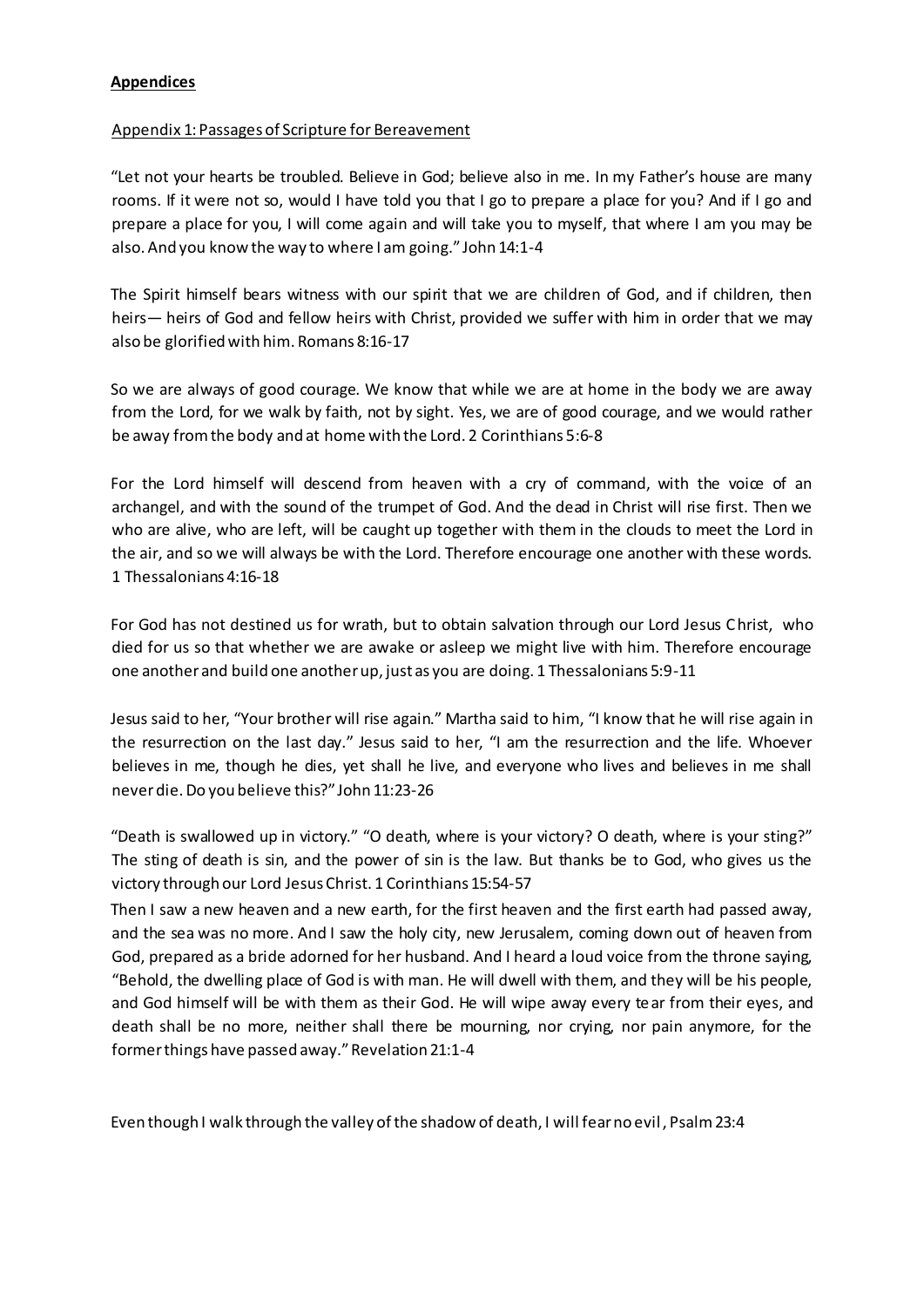For I am sure that neither death nor life, nor angels nor rulers, nor things present nor things to come, nor powers, nor height nor depth, nor anything else in all creation, will be able to separate us from the love of God in Christ Jesus our Lord. Romans 8:38-39

For if we live, we live to the Lord, and if we die, we die to the Lord. So then, whether we live or whether we die, we are the Lord's. Romans 14:8

## **Appendix 2: Prayers for those who have died**

Eternal rest grant unto *(Insert name)*, O Lord, and let perpetual light shine upon them. May their soul and all the souls of the faithful departed, through the mercy of God, rest in peace. Amen.

Lord Jesus,

I am very sad at the death of my friend/brother/sister/dad/mum, I feel very separated from them. I know that they are with you and you are looking after them. I also believe that you are everywhere, so where ever I go both you and my friend/brother/sister/dad/mum will be watching over me.

Amen

God,

I want to thank you for the life of *(insert name),* for all the happy times we had together. When I am sad and missing them help me to remember all these happy memories and that now they are happy with you in heaven.

Amen.

Dear Jesus,

We ask you to look after *(Insert name)* and bring them into your Kingdom of Heaven. We also pray for all their family and friends who are very upset. Amen

Loving Father and God,

You sent your Son to us so that death would not be the end, you have given us eternal life so that life is now changed not ended. We pray for *(Insert name)* who has died, welcome him in paradise where there is no more pain, no more suffering and no more tears. Help all of us who miss them and are now very sad with their passing; give us strength to live our lives knowing that we will meet them again in heaven. Amen

## **Appendix 3: Poems to help bereavement**

Look for me in Rainbows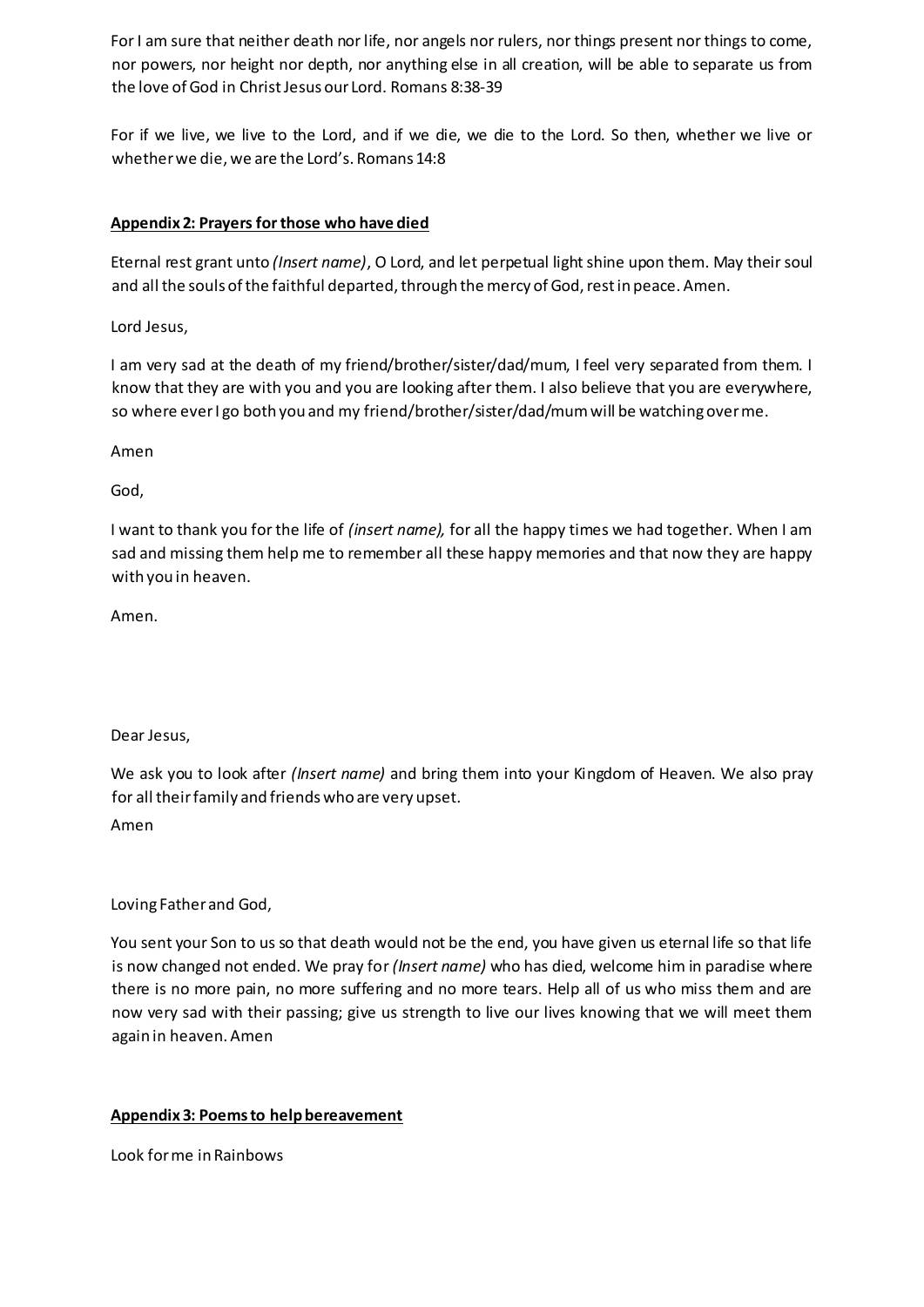Time for me to go now, I won't say goodbye; Look for me in rainbows, way up in the sky. In the morning sunrise when all the world is new, Just look for me and love me, as you know I loved you. Time for me to leave you, I won't say goodbye; Look for me in rainbows, high up in the sky. In the evening sunset, when all the world is through, Just look for me and love me, and I'll be close to you. It won't be forever, the day will come and then My loving arms will hold you, when we meet again. Time for us to part now, we won't say goodbye; Look for me in rainbows, shining in the sky. Every waking moment, and all your whole life through Just look for me and love me, as you know I loved you. Just wish me to be near you, And I'll be there with you. Conn Bernard (1990). Vicki Brown

#### **Do not stand at my grave and weep.**

Do not stand at my grave and weep, I am not there, I do not sleep. I am a thousand winds that blow. I am the diamond glint on snow. I am the sunlight on ripened grain. I am the gentle autumn rain. When you wake in the morning hush, I am the swift, uplifting rush Of quiet birds in circling flight. I am the soft starlight at night. Do not stand at my grave and weep.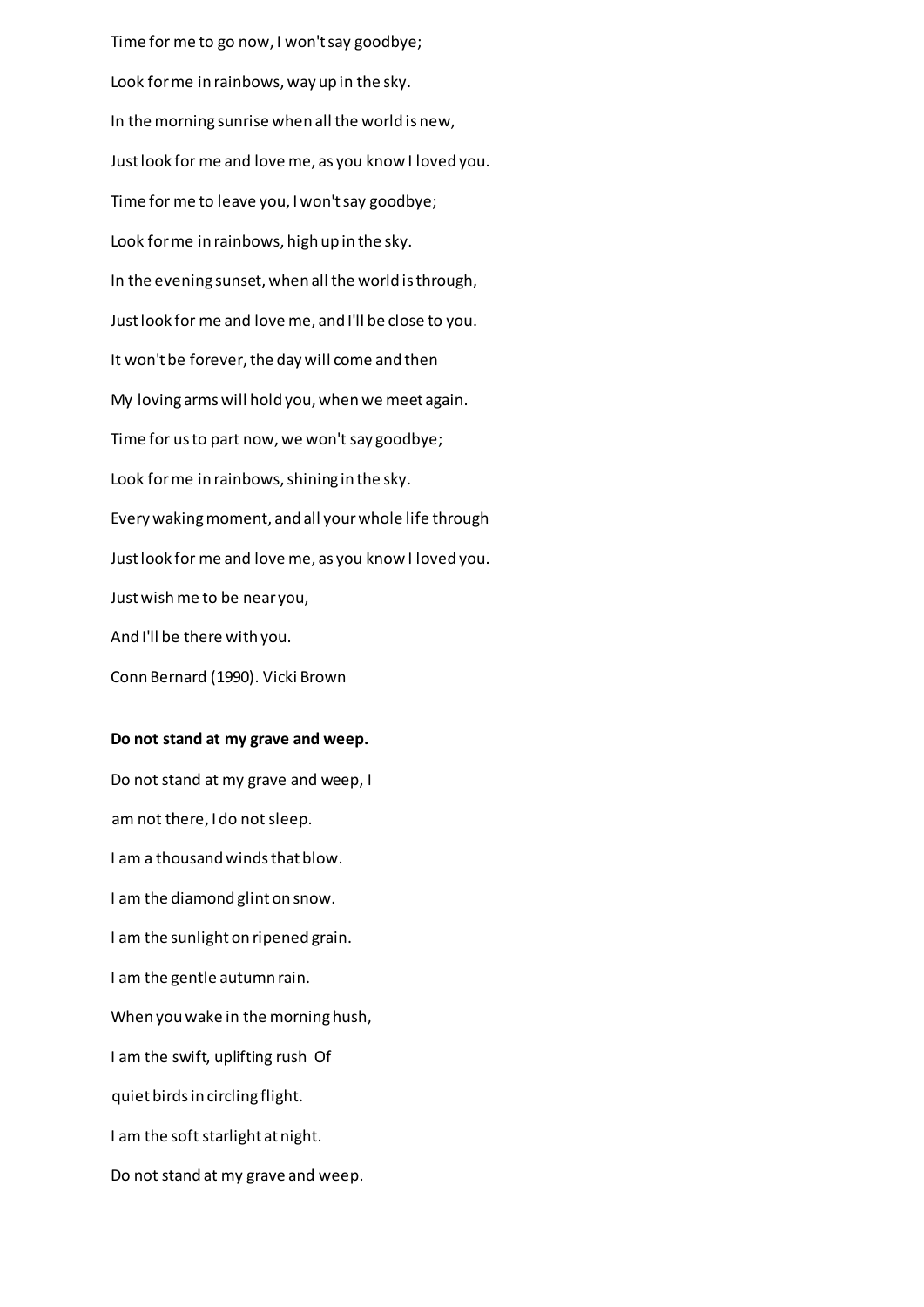I am not there, I do not sleep. Do not stand at my grave and cry. I am not there, I did not die! Mary Frye (1932)

#### **Turn Again To Life**

If I should die and leave you here a while, be not like others sore undone, who keep long vigil by the silent dust. For my sake turn again to life and smile, nerving thy heart and trembling hand to do something to comfort other hearts than thine. Complete these dear unfinished tasks of mine and I perchance may therein comfort you. Mary Lee Hall

#### **Epitaph on a Friend**

*(Good for a teacher)* 

An honest man here lies at rest, The friend of man, the friend of truth, The friend of age, and guide of youth: Few hearts like his, with virtue warm'd, Few heads with knowledge so inform'd; If there's another world, he lives in bliss; If there is none, he made the best of this. R Burns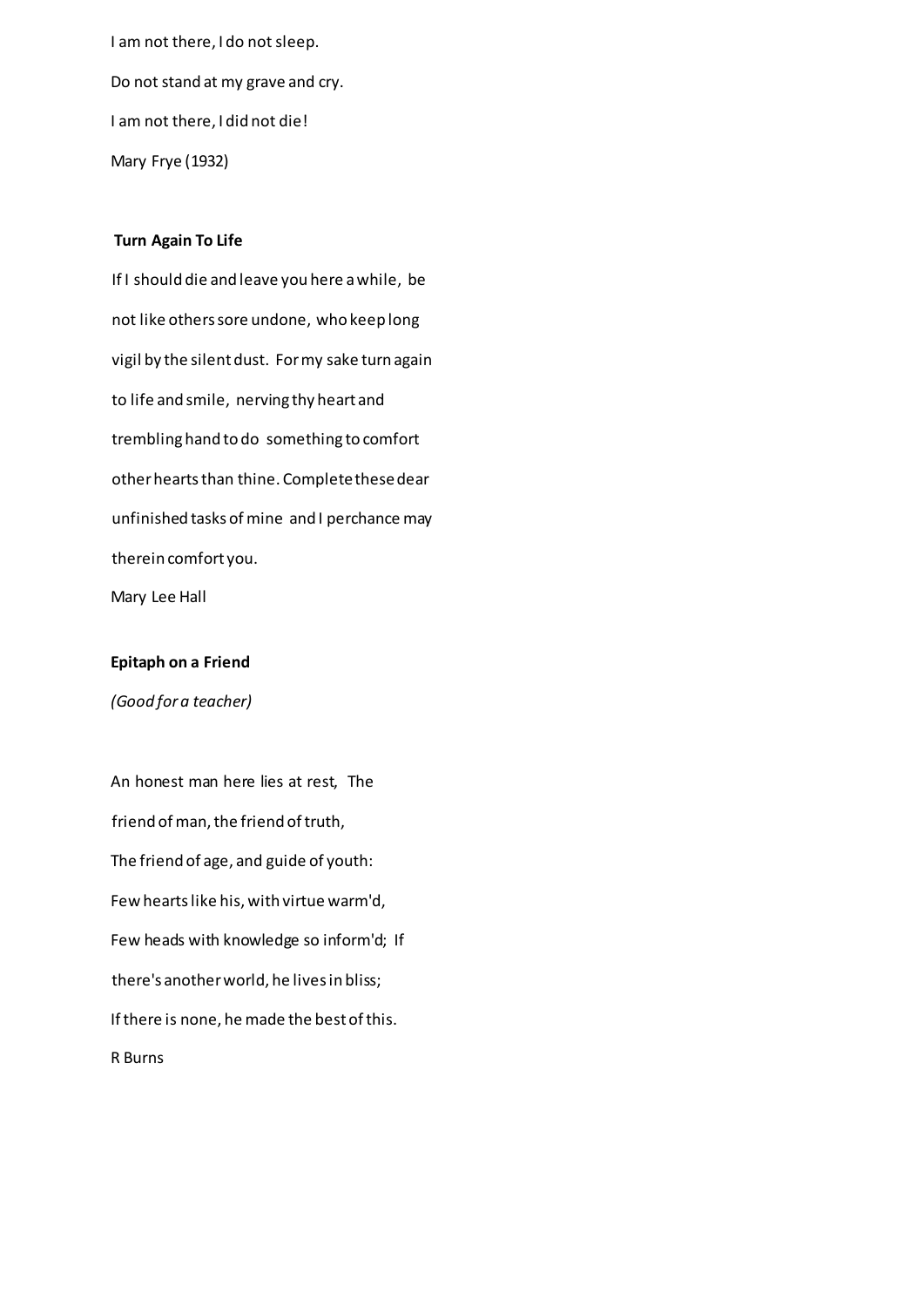A. Writing a prayer:

It is in moments of great tragedy that many people turn especially to God, feeling powerless they turn to Him who is omnipotent. The prayer written by the child could be asking God to look after their loved one, hoping they are happy in heaven, for the repose of the deceased's soul, asking the deceased to look after them from heaven, thanking God for the life of the deceased. Encourage the child to write the prayer form the heart expressing everything they are concerned about.

B. Writing a letter to the deceased/parted:

Often a bereavement can come unexpected and leaving the child unprepared. They may feel like there were things that were left unsaid, if left unaddressed this could cause harm to the child, maybe leaving them with a strong sense of guilt or frustration. Encourage the child to write everything they want to say in a letter to the deceased, this could include feelings of: sorrow; anger; thankfulness or just an opportunity to say goodbye. This can also act as an on-going coping mechanism allowing the child to express different emotions as they move through the different stages of the grieving process

C. Drawing a picture:

This can be particularly affective for younger children and those who feel less able to vocabularies their feelings. The opportunity to draw allows the child to gain control again of the situation and also allows those supporting the child to be aware of what the child is thinking.

D. A memorial space:

This could be particularly helpful for a group of children who are grieving together. The space should be accessible to the students and marked dearly, maybe with a photograph, they should be able to place here flowers, pictures, prayers, candles etc. as signs of expressing this grief. After the funeral this should be carefully removed by informing the children beforehand and asking them to help plan a lasting memorial such as a tree, bench or plaque.

## **Appendix 5: Beliefs of different faith traditions regarding death and the afterlife**

What is presented here is not meant to be an in-depth exploration of the beliefs of all major religions. Rather it is a short overview of the religious beliefs of the majority of the members of the Academy communities.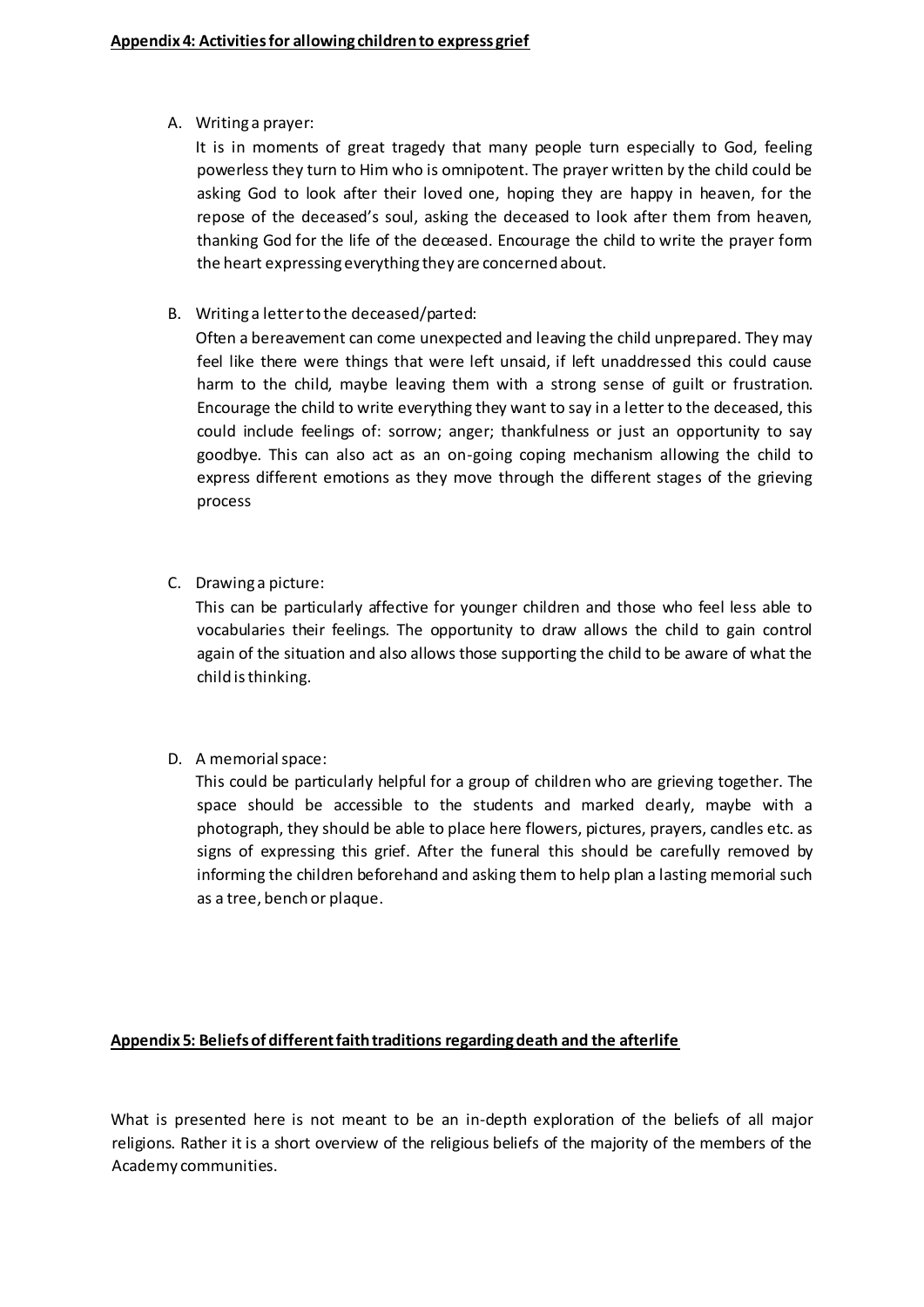- Buddhism: Buddhists do not believe in a God, so remembrances would not mention a deity. They believe in the concept of rebirth, after the person dies the Karma (the accumulated effects of a person's actions) will direct their next standard of life. Buddhist funerals are dignified but not sad events, and the body is usually cremated
- Christianity: Christianity is focused on the promise of eternal life that is entered into after death, thanks to the death and resurrection of Jesus Christ. Cremation or burial of the body is permitted. Most funerals will take place in a Church; Catholics Funerals can either be a similar service or a Mass. Depending on the denomination these funerals can be celebrations of life or solemn and reflective; flexible in content or a set liturgy. Catholics believed that it is important to pray for those who have died as this can aid in the soul's journey into heaven. Most protestant will not pray for the dead as they believe what happens to the soul after death is determined by their life and faith while on earth.
- Hinduism: Hindus believe in reincarnation; they believe this is because it is the soul's desire to return to the Supreme Spirit (creator). To do this it must be clean and the purification takes a number of life times. Post mortems are prohibited and adults must be cremated; though infants and young children may be buried. This should be done as soon as possible preferably the same day. White dothing Is a sign of mourning.
- Islam: The Islamic Faith has very particularly funeral rituals. They believe the soul leaves the body at the moment of death and the body then belongs to God. Cremation is not allowed as it believes it will prohibit the soul from returning to God. Muslims prefer to bury the body with 24 hours, women do not attend funeral services and man wear white clothing as a sign of respect.
- Judaism: The Jewish scriptures do not make many references to the afterlife and there are divided thoughts upon it. Cremation is not permitted and it is disrespectful to delay the burial it should take place within 24 hours. There are four stages of mourning for Jews: the first is between the death and the funeral when the mourners should be released from all other obligations; the second is the week after the funeral when the mourners stay at home and receive fellow Jews to pray with them; the third is the first month which allows for gradual return to normal life; the final period last eleven months when male mourners are required to recite the Kaddish prayer every morning.

Secular Humanists: Do not believe in a God or afterlife but highly value human life and personality. Humanist funerals remember and honour the person who has died while facing the finality of death with courage.